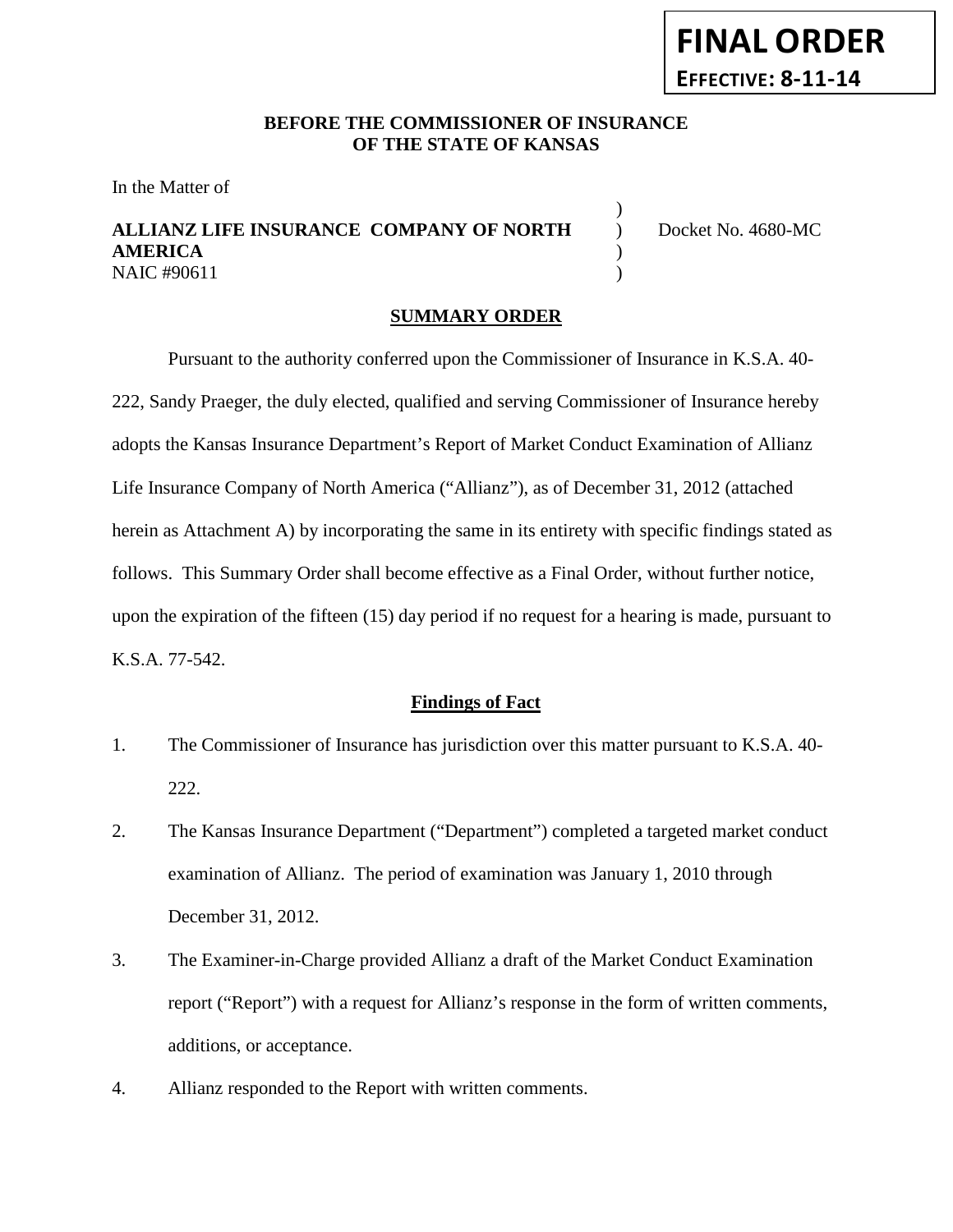- 5. The Department examined Allianz's complaint handling to determine if the company complied with the requirements set forth in K.S.A. 40-2404 (10) regarding the recording and proper handling of complaints.
- 6. Allianz did not fail any standard which was examined.

#### **Applicable Law**

K.S.A. 40-222 states, in pertinent part:

(a) Whenever the commissioner of insurance deems it necessary but at least once every five years, the commissioner may make, or direct to be made, a financial examination of any insurance company in the process of organization, or applying for admission or doing business in this state. In addition, at the commissioner's discretion the commissioner may make, or direct to be made, a market regulation examination of any insurance company doing business in this state.

K.S.A. 40-2404 states, in pertinent part:

The following are hereby defined as unfair methods of competition and unfair or deceptive acts or practices in the business of insurance:

\*\*\*

(10) Failure to maintain complaint handling procedures. Failure of any person, who is an insurer on an insurance policy, to maintain a complete record of all the complaints which it has received since the date of its last examination under K.S.A. 40-222, and amendments thereto; but no such records shall be required for complaints received prior to the effective date of this act. The record shall indicate the total number of complaints, their classification by line of insurance, the nature of each complaint, the disposition of the complaints, the date each complaint was originally received by the insurer and the date of final disposition of each complaint. For purposes of this subsection, "complaint" means any written communication primarily expressing a grievance related to the acts and practices set out in this section.

K.S.A. 40-2,125 states, in pertinent part:

(a) If the commissioner determines after notice and opportunity for a hearing that any person has engaged or is engaging in any act or practice constituting a violation of any provision of Kansas insurance statutes or any rule and regulation or order thereunder, the commissioner may in the exercise of discretion, order any one or more of the following: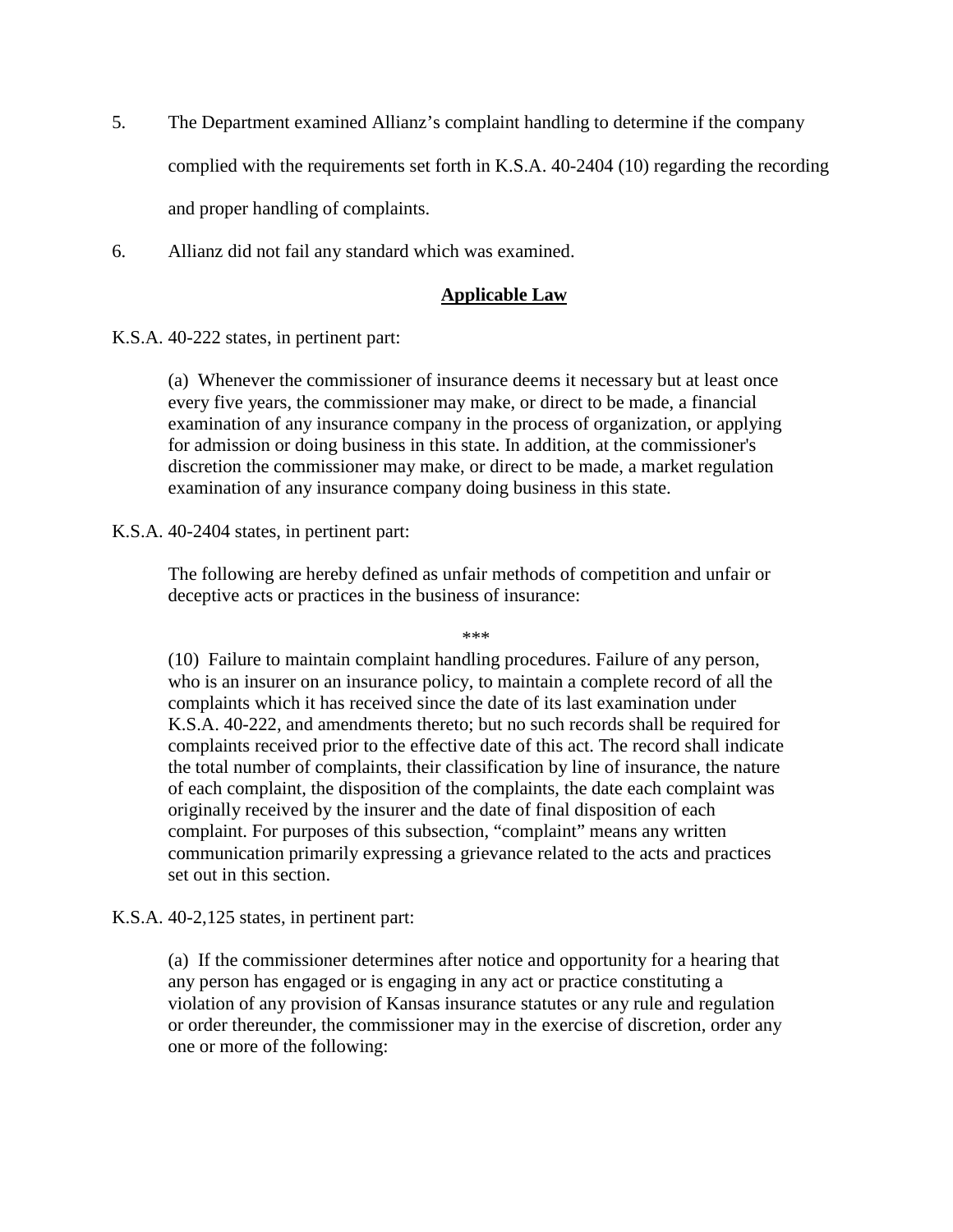(1) Payment of a monetary penalty of not more than \$1,000 for each and every act or violation, unless the person knew or reasonably should have known such person was in violation of the Kansas insurance statutes or any rule and regulation or order thereunder, in which case the penalty shall be not more than \$2,000 for each and every act or violation;

(3) that such person cease and desist from the unlawful act or practice and take such affirmative action as in the judgment of the commissioner will carry out the purposes of the violated or potentially violated provision.

# **Conclusions of Law**

Based upon the Findings of Fact enumerated in Paragraphs #1 through #6 and the

Applicable Law cited above, **IT IS, THEREFORE, ORDERED BY THE COMMISSIONER** 

# **OF INSURANCE:**

1. The Commissioner of Insurance has jurisdiction over this matter pursuant to K.S.A. 40-

222.

2. The Kansas Insurance Department's ("KID") Report of Market Conduct Examination of Allianz as of December 31, 2012 is herein adopted in its entirety.

# **IT IS SO ORDERED THIS \_\_23rd\_\_\_ DAY OF JULY, 2014, IN THE CITY OF TOPEKA, COUNTY OF SHAWNEE, STATE OF KANSAS.**



 $\angle$ s/ Sandy Praeger $\angle$ Sandy Praeger Commissioner of Insurance

 $BY:$ 

 $\angle$ s/ John Wine John Wine General Counsel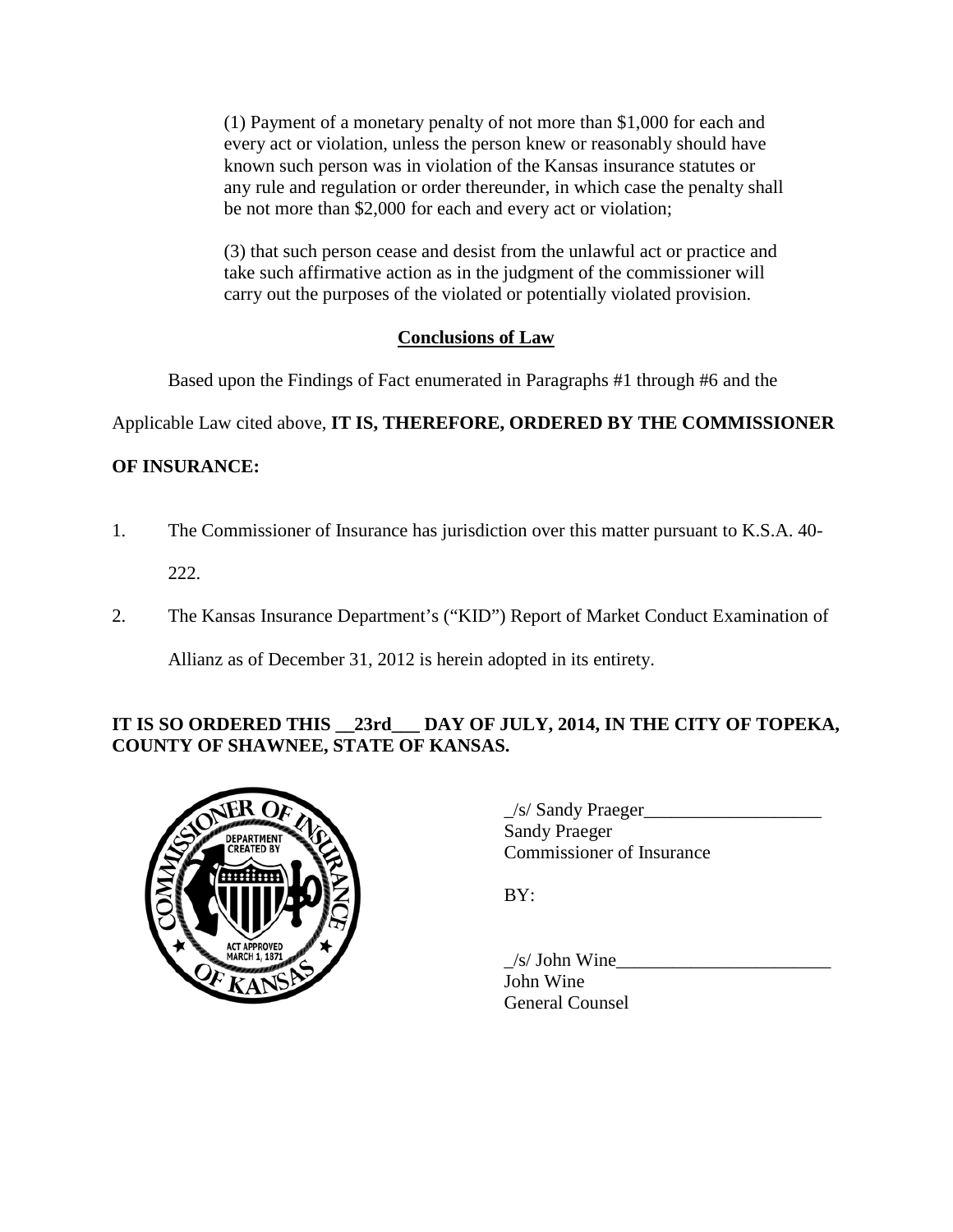#### **NOTICE OF RIGHTS**

Allianz is entitled to a hearing pursuant to K.S.A. 77-537, the Kansas Administrative Procedure Act. If Allianz desires a hearing, Allianz must file a written request for a hearing with:

John Wine, General Counsel Kansas Insurance Department 420 S.W.  $9<sup>th</sup>$  Street Topeka, Kansas 66612

This request must be filed within fifteen (15) days from the date of service of this Summary Order. If Allianz requests a hearing, the Department will notify Allianz of the time and place of the hearing and information on the procedures, right of representation, and other rights of parties relating to the conduct of the hearing before the commencement of the same.

If a hearing is not requested in the time and manner stated above, this Summary Order shall become effective as a Final Order upon the expiration of time for requesting a hearing, pursuant to K.S.A. 77-613. In the event that Allianz files a petition for judicial review, pursuant to K.S.A. 77-613(e), the agency officer to be served on behalf of the Department is:

John Wine, General Counsel Kansas Insurance Department 420 S.W.  $9<sup>th</sup>$  Street Topeka, Kansas 66612